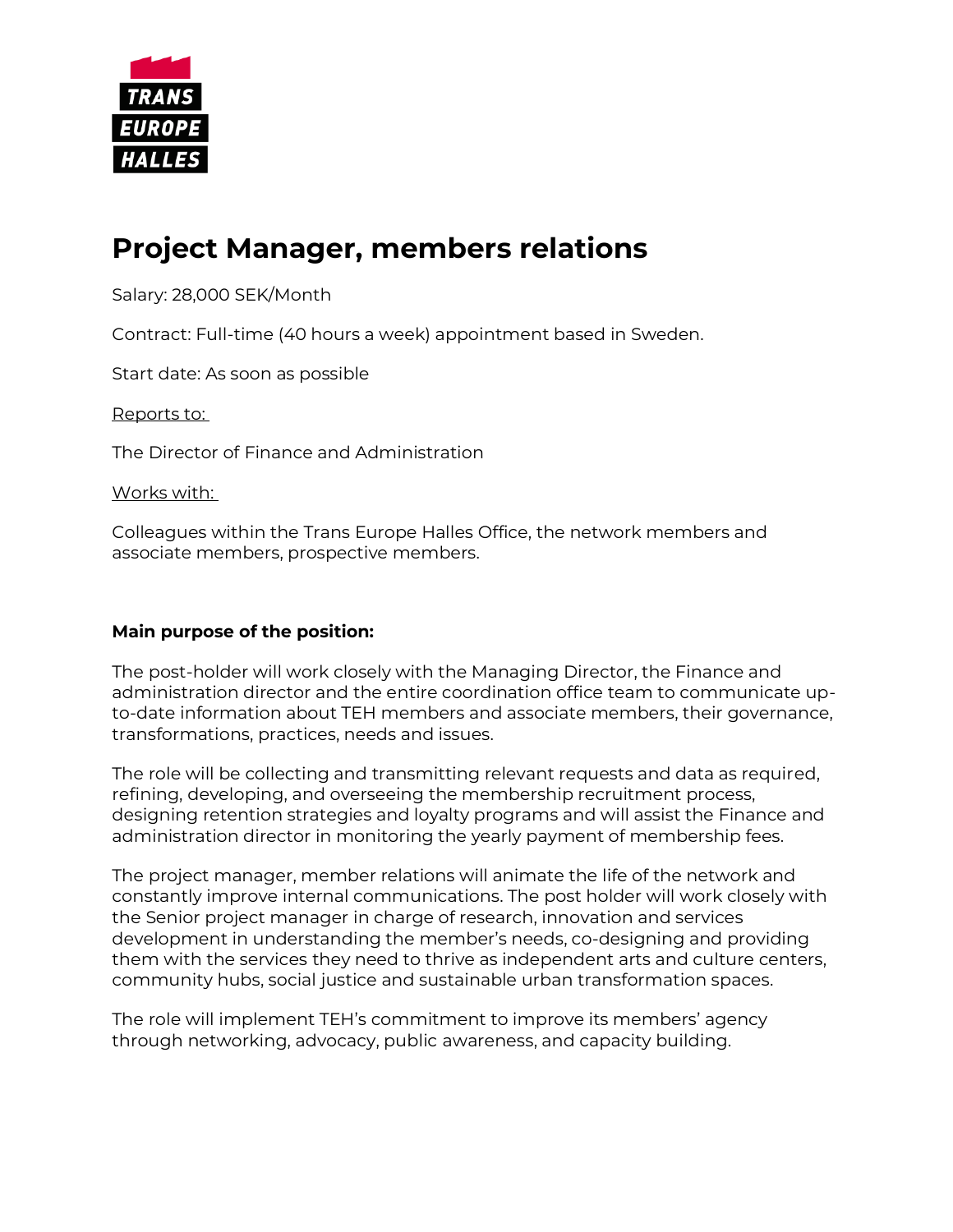

#### **Trans Europe Halles is a pan European network with more than 135 members in 39 European countries in every part of the continent initiated by citizens and artists.**

We have been at the forefront of repurposing industrial and commercial buildings for arts, culture and community uses since 1983. TEH members are multidisciplinary spaces that combine artistic and social activities, as they believe that arts and culture have the power to transform people, spaces and societies.

The coordination team consists of 11 skilled and motivated people from different professional backgrounds and origins (Europe, Asia, Middle East and Africa), and a long record of international experience. TEH's communication language is English.

# **The Project manager, member relations is expected to:**

- Update and maintain membership records
- Create, develop and implement data collection and analyze systems
- Create and implement long and short-term membership renewal campaigns for members.
- Create and implement prospective member solicitation programs for associate members.
- In coordination with the Senior project manager in charge of communications, create efficient, targeted and non-invasive outreach systems for members and animate the life of the network (TEH coffeehouse, Telethon, convivial times over meetings…)
- In coordination with the Senior Project Manager in charge of research, innovation and services development, promote the empowerment of TEH members and ensure that all of them, regardless of their size or their geography can make a valuable contribution to the network, by researching their individual needs and constantly seeking to make adapted service improvements.
- Develop an action plan for services design and implementation.
- Assist members with day-to-day requests
- Assist colleagues with event production for the network (conference logistics, online events, etc.)